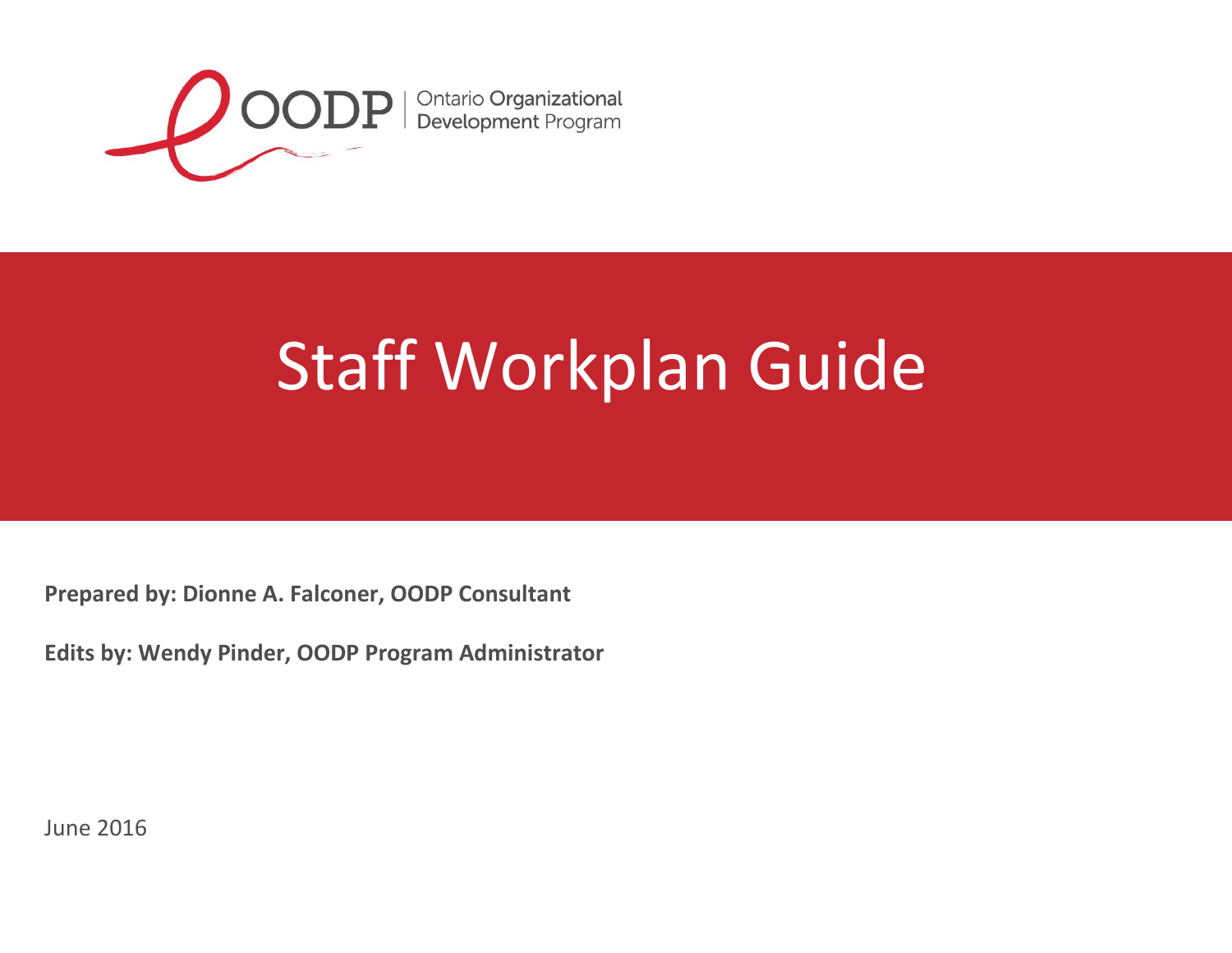## **Copyright Statement**

Production of *Staff Workplan Guide* has been made possible through financial contributions by the AIDS Bureau, AIDS and Hepatitis C Programs, Ministry of Health and Long-Term Care, Ontario.

Copyright to *Staff Workplan Guide* is held by the Ontario Organizational Development Program (OODP). The OODP acknowledges the contributions of its consultant, Dionne A. Falconer, in preparing this document.

The OODP encourages the use of *Staff Workplan Guide* by organizations. However, any such publication shall acknowledge OODP as the source and Dionne A. Falconer as the Author. Its content cannot be edited or otherwise altered without permission of the OODP.

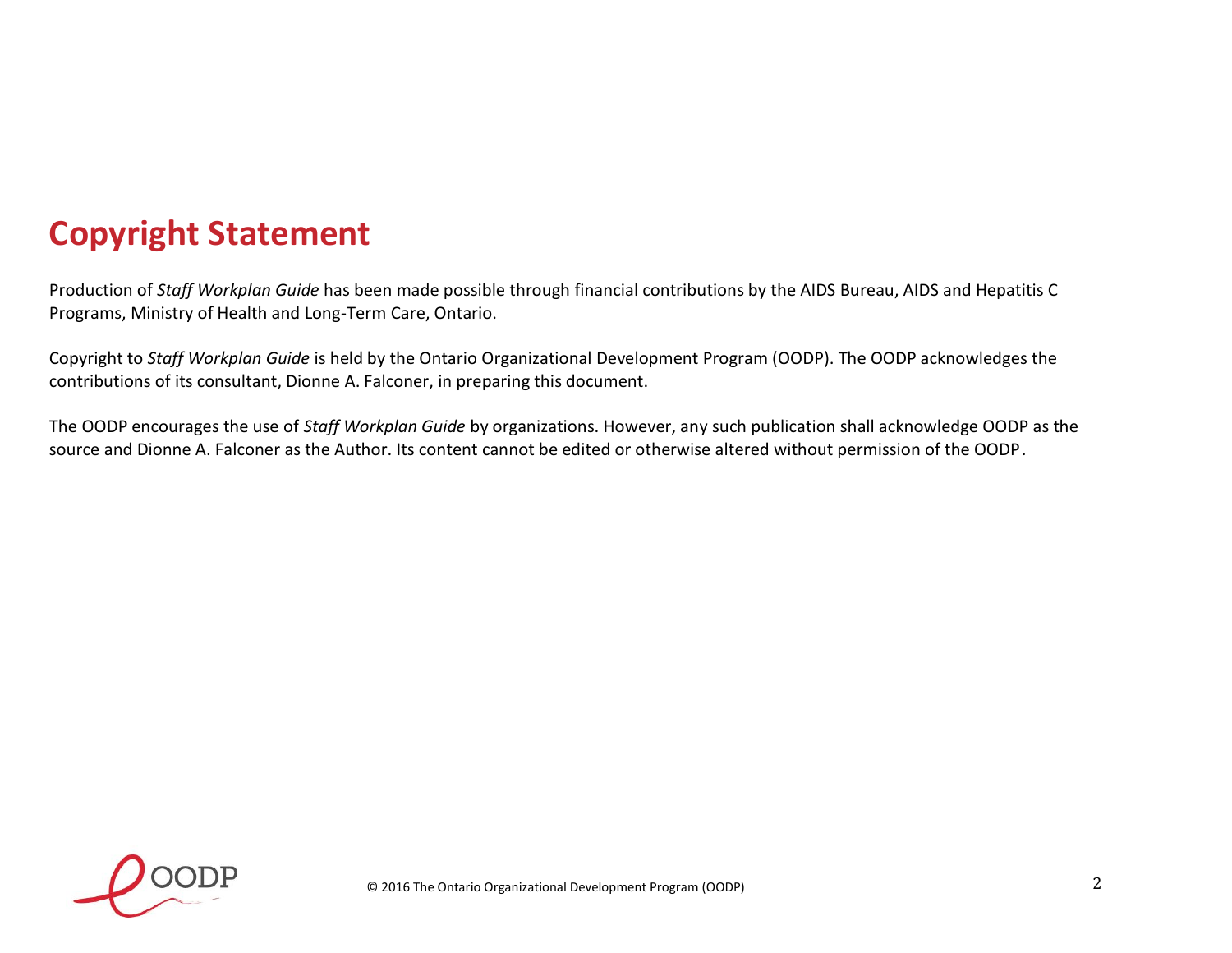## **Staff Workplan Guidelines**

A workplan is a document that maps out the proposed steps for how a goal will be accomplished, including who will be involved and timelines. It can be created for use by an individual or group. It can contain high-level or very detailed information depending on the purpose of the workplan and the requirements of its user.

This document is intended for use by individual staff working in the HIV sector. It can also be used by a staff team. It is a planning tool to complement the other planning documents used by the organization, including the strategic plan and implementation plan. It is a leading practice for an organization to have a strategic plan to focus its priorities and ensure everyone in the organization is working towards the same goals. It is also good practice to have an implementation plan to guide the execution of the strategic directions in the strategic plan. The figure below shows the relationship between the organization's mission and planning documents.

# Mission Strategic Plan with Implementation Plan Operational Plan Staff Workplan

### **Figure 1: Relationship between Organization's Mission and Planning Documents**

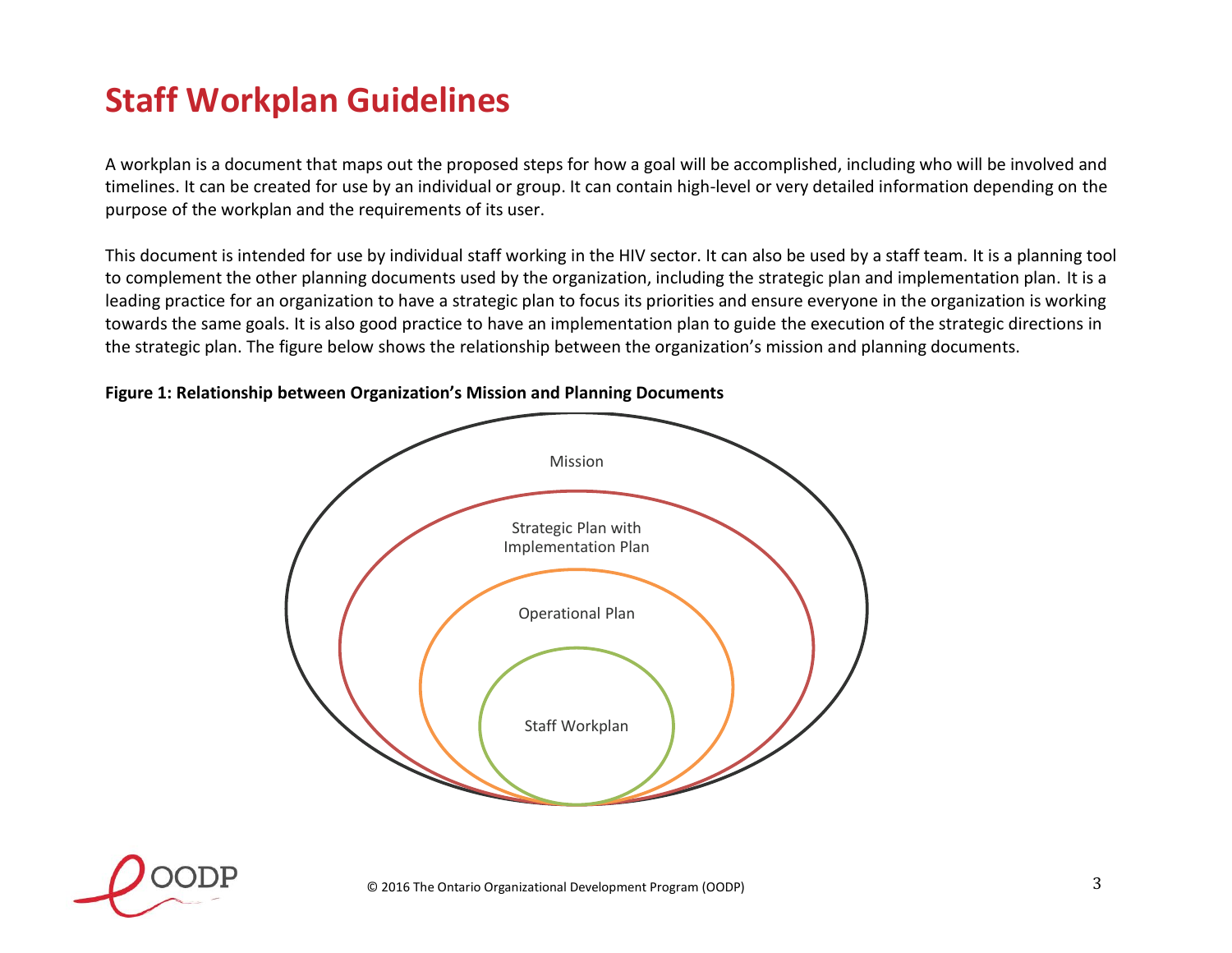Each staff person should have a workplan. It should be reviewed and updated annually, and contain activities that will contribute to achieving the mission of the organization. When developing the workplan, the following should be considered to identify and incorporate relevant activities into the workplan:

- Job description;
- Program goals and relevant evaluation information;
- Strategic directions in the organization's current Strategic Plan;
- Obligations from funding agreements;
- *Proposed Ontario HIV/AIDS Strategy to 2026: Focusing Our Efforts – Changing the Course of the HIV Prevention, Engagement and Care Cascade*, including the focus on populations most affected by HIV and the HIV Prevention, Engagement and Care Cascade; and
- Events, initiatives or other activities that require planning.

#### **Figure 2: Considerations to Inform Staff Workplan Content**



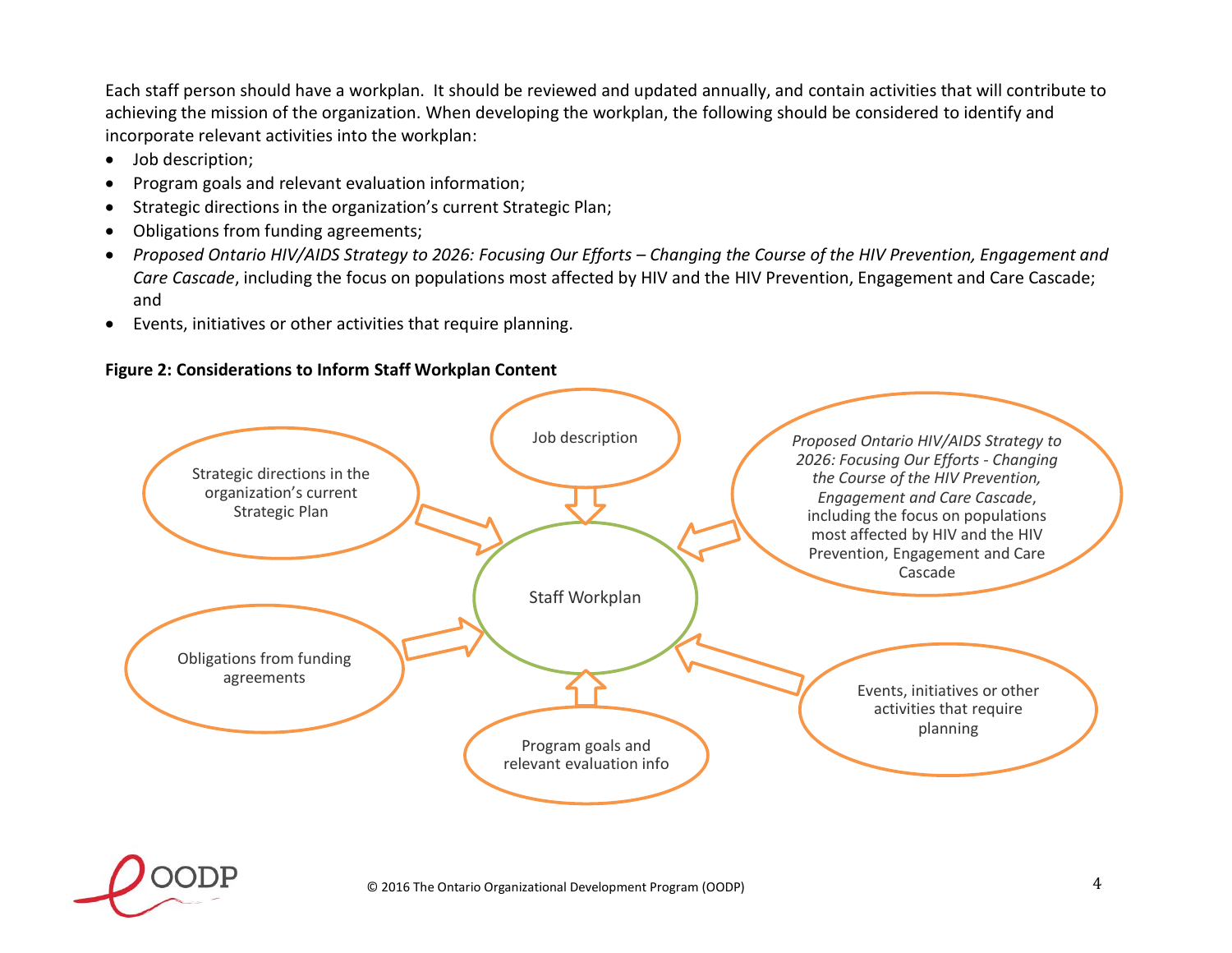To prepare to complete a workplan, staff should gather any necessary information and documents related to the above. For additional information on the *Proposed Ontario HIV/AIDS Strategy to 2026: Focusing Our Efforts – Changing the Course of the HIV Prevention, Engagement and Care Cascade,* please see the Appendices.

The completion of the workplan template is a 7-step process that requires identifying the following:

|                             | Step 1 -<br>What                                  |             | Step 2 -<br>Why                                                                                                                                                                                       |           | Step 3 -<br><b>Target</b>                                                                                                                                                            |      | Step 4 -<br>How                                                                                                                          | Step 5 -<br>Who                                                                                                                                                                                                                                                            |    | Step 6 -<br>When                                                                                                                                                                                                                |            | Step 7 -<br>Supports                                                                                                               |  |
|-----------------------------|---------------------------------------------------|-------------|-------------------------------------------------------------------------------------------------------------------------------------------------------------------------------------------------------|-----------|--------------------------------------------------------------------------------------------------------------------------------------------------------------------------------------|------|------------------------------------------------------------------------------------------------------------------------------------------|----------------------------------------------------------------------------------------------------------------------------------------------------------------------------------------------------------------------------------------------------------------------------|----|---------------------------------------------------------------------------------------------------------------------------------------------------------------------------------------------------------------------------------|------------|------------------------------------------------------------------------------------------------------------------------------------|--|
| to do<br>$\bullet$   aim to | • Goal: a general<br>statement of<br>what you aim | other<br>to | • Alignment<br>Component:<br>what the goal<br>relates to or is<br>aligned with,<br>e.g. Provincial<br>Strategy,<br>organization's<br>strategic<br>directions or<br>• I aim to do it<br>because I want | • Success | Indicator:<br>measure that<br>would show<br>the goal has<br>been achieved,<br>i.e. actual<br>numbers<br>and/or tangible<br>documents<br>• I will know I<br>achieved the<br>goal when | goal | • Key Activities:<br>significant<br>actions to do to<br>achieve the<br>• To achieve my<br>goal, I will have<br>to do these<br>activities | • Lead/ Others<br>Involved: main<br>person<br>responsible for<br>or others<br>involved in<br>each activity<br>• The person<br>responsible for<br>activity #1 is<br>$$ and for<br>activity #2 is<br>• Others involved<br>in activity #1<br>is and for<br>activity #2<br>are | by | • Timelines/<br><b>Completion</b><br><b>Dates:</b> $date(s)$<br>by which each<br>activity will be<br>undertaken or<br>completed<br>• Activity #1 will<br>be undertaken<br>from to<br>$$ and<br>activity #2 will<br>be completed | goal<br>as | • Resources<br><b>Required:</b><br>supports<br>needed to<br>achieve the<br>• To achieve the<br>goal, I will need<br>resources such |  |

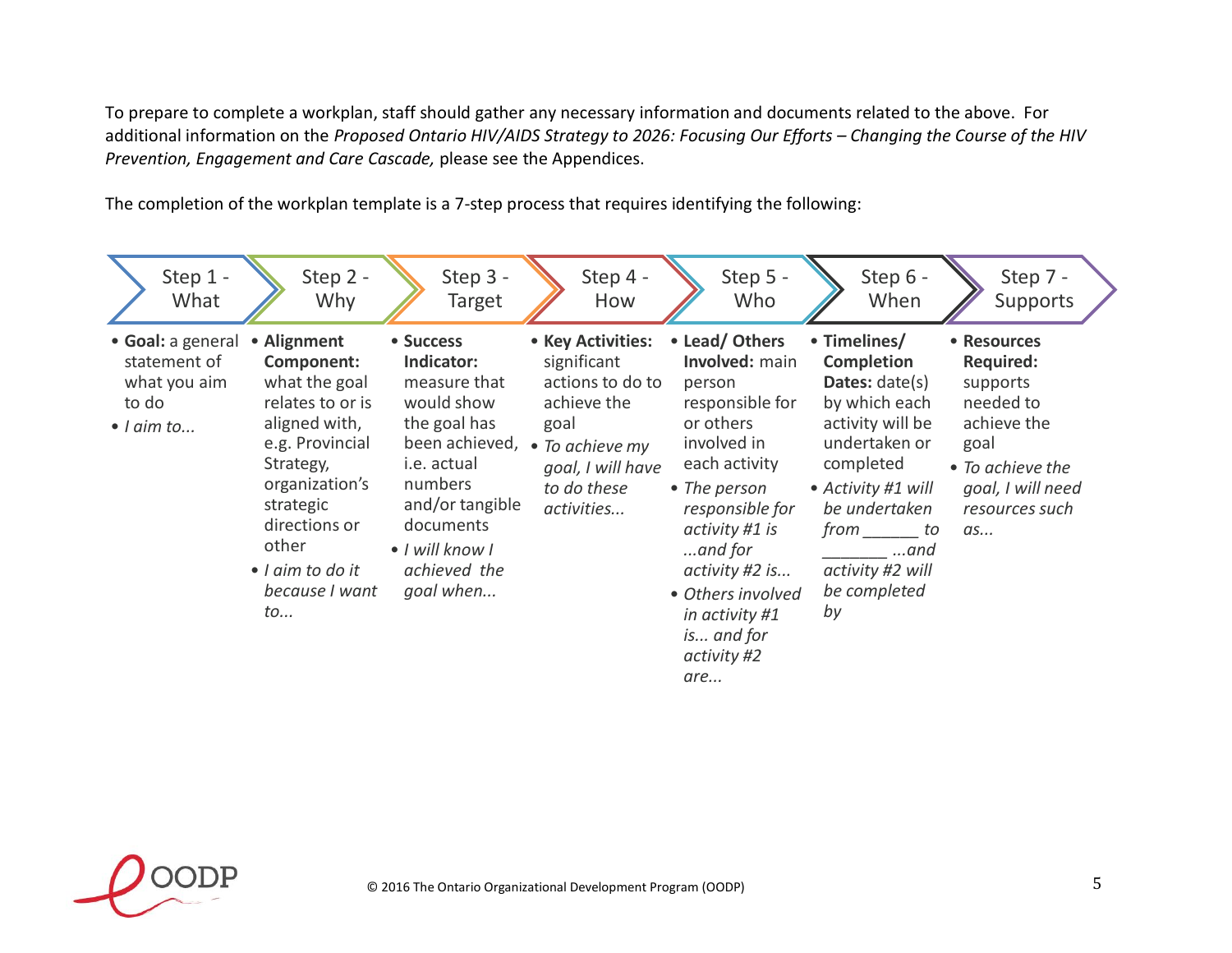Below is an example of how the template should be completed.

| Goal<br>(What)                                                  | Alignment<br>Component<br>(Why)                                                                                                                                     | <b>Success</b><br><b>Indicator</b><br>(Target)                                              | <b>Key Activities</b><br>(How)                                                                                                                                                           | Lead/Others<br><b>Involved</b><br>(Who)                      | Timelines/<br>Completion<br><b>Dates</b><br>(When)                                | <b>Resources</b><br><b>Required</b><br>(Supports)                                                                                |
|-----------------------------------------------------------------|---------------------------------------------------------------------------------------------------------------------------------------------------------------------|---------------------------------------------------------------------------------------------|------------------------------------------------------------------------------------------------------------------------------------------------------------------------------------------|--------------------------------------------------------------|-----------------------------------------------------------------------------------|----------------------------------------------------------------------------------------------------------------------------------|
| Example:                                                        | Example:                                                                                                                                                            | Example:                                                                                    | Example:                                                                                                                                                                                 | Example:                                                     | Example:                                                                          | Example:                                                                                                                         |
| Revitalize the<br>drop-in space<br>for queer and<br>trans youth | <b>Provincial Strategy</b><br>Goal #1: Improve the<br>health and well-being<br>of populations most<br>affected by HIV.<br><b>Strategic Direction</b><br>#3: Deliver | Welcoming and<br>accessible drop-<br>in space for<br>queer and trans<br>youth<br>developed. | Conduct evaluation on<br>current drop-in space.<br>2.<br>Implement<br>recommendations for<br>which we have the<br>capacity and resources<br>3.<br>Seek resources to<br>implement as many | Youth Worker<br>1.<br>Youth Worker<br>2.<br>3.<br>Fundraiser | May to July<br>1.<br>2016<br>2.<br>September<br>2016<br>3.<br>Ongoing<br>starting | Sample<br>evaluation or<br>questions<br>Volunteers to<br>$\bullet$<br>administer<br>survey during<br>drop-in time<br>Database of |
|                                                                 | responsive programs<br>and services                                                                                                                                 |                                                                                             | remaining<br>recommendations as<br>possible                                                                                                                                              |                                                              | October 2016                                                                      | potential<br>funders                                                                                                             |

For more information on the OODP, visit [www.oodp.ca.](http://www.oodp.ca/)

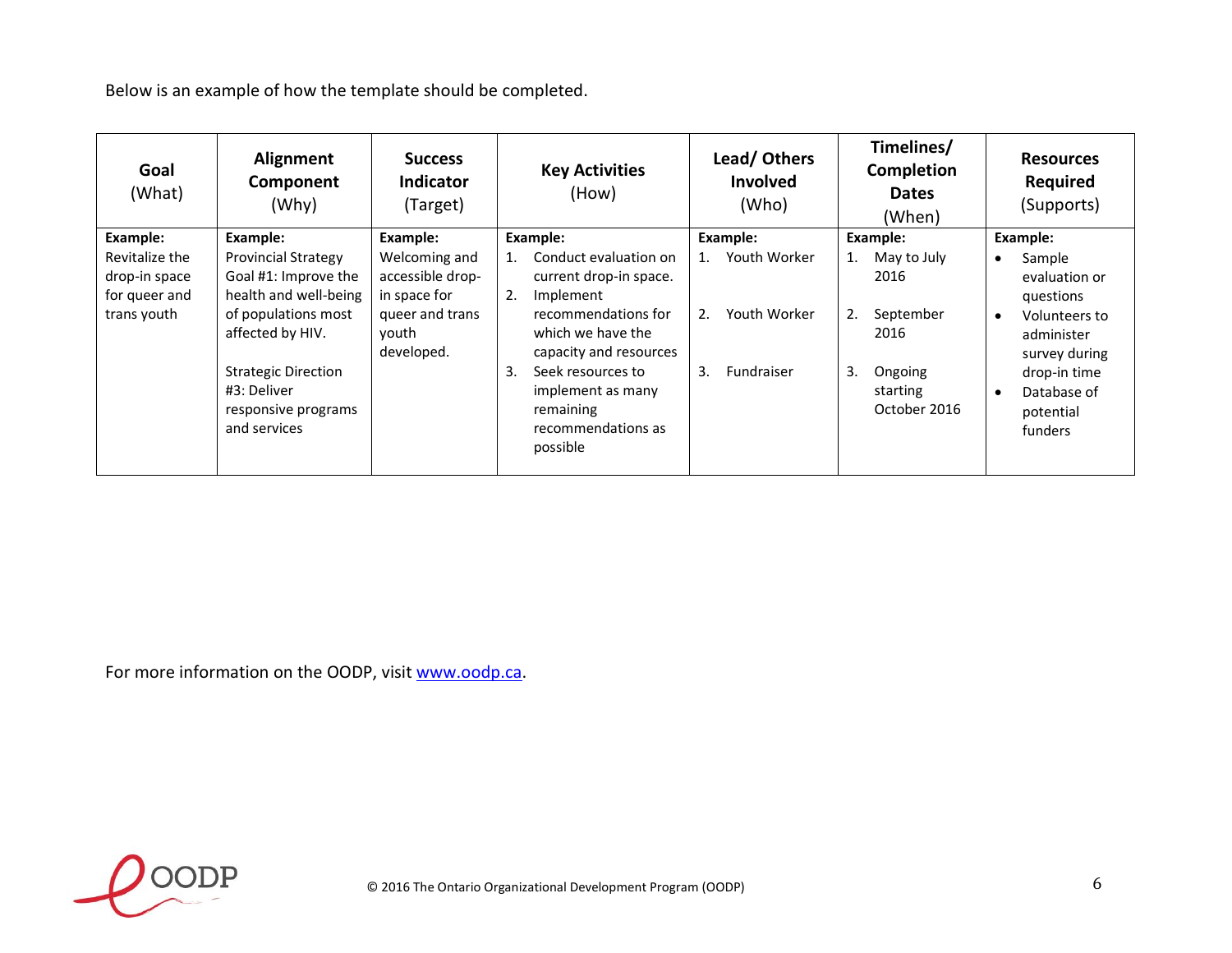## **Staff Workplan Template**

**[Name and position of staff] [Time period covered]** 

| Goal<br>(What) | Alignment<br>Component<br>(Why) | <b>Success</b><br>Indicator<br>(Target) | <b>Key Activities</b><br>(How) | Lead/Others<br>Involved<br>(Who) | Timelines/<br>Completion<br><b>Dates</b><br>(When) | <b>Resources</b><br><b>Required</b><br>(Supports) |
|----------------|---------------------------------|-----------------------------------------|--------------------------------|----------------------------------|----------------------------------------------------|---------------------------------------------------|
|                |                                 |                                         |                                |                                  |                                                    |                                                   |
|                |                                 |                                         |                                |                                  |                                                    |                                                   |
|                |                                 |                                         |                                |                                  |                                                    |                                                   |
|                |                                 |                                         |                                |                                  |                                                    |                                                   |
|                |                                 |                                         |                                |                                  |                                                    |                                                   |
|                |                                 |                                         |                                |                                  |                                                    |                                                   |

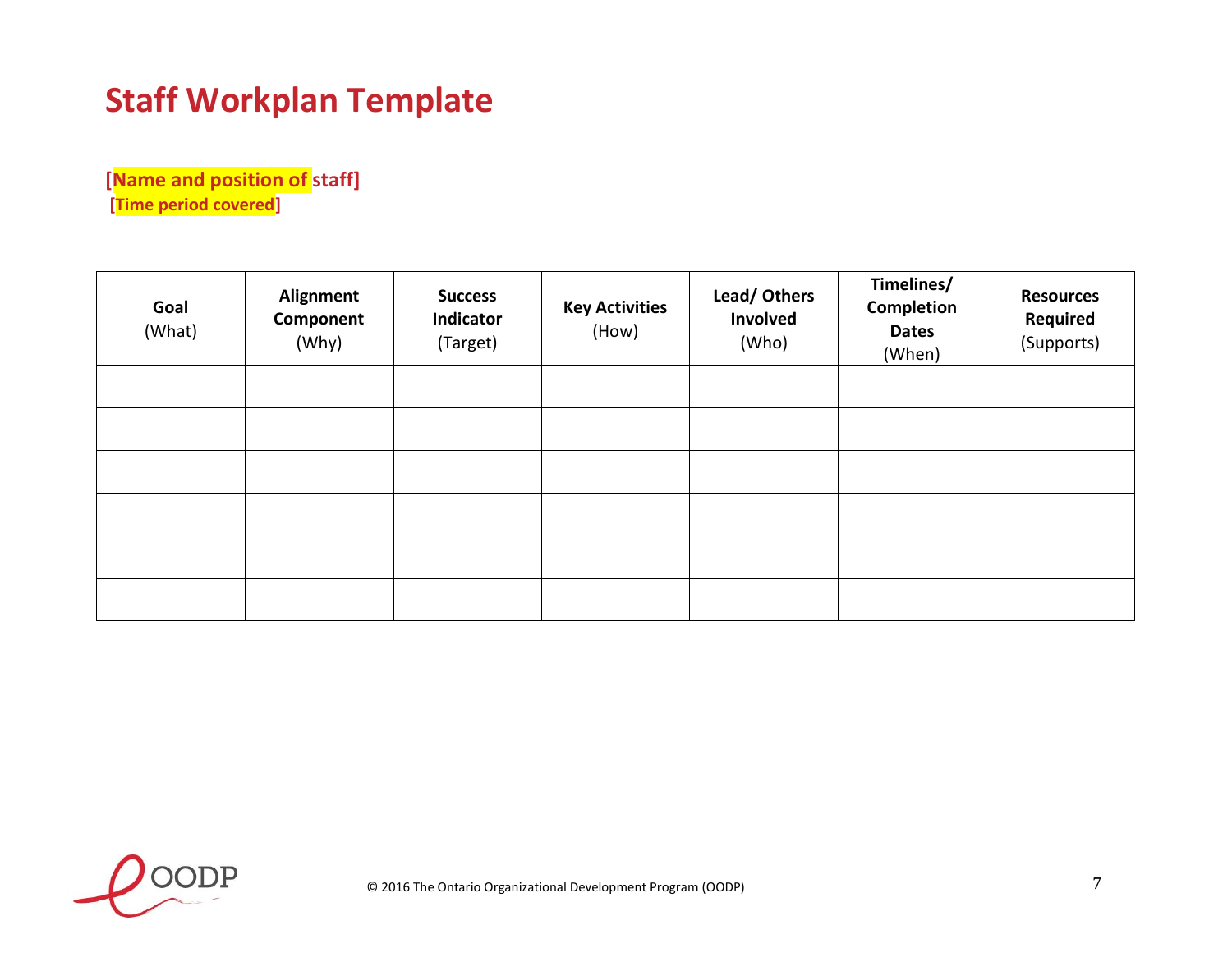## **Appendix A: Proposed Ontario HIV/AIDS Strategy to 2026: Focusing Our Efforts – Changing the Course of the HIV Prevention, Engagement and Care Cascade**

## **VISION**

By 2026, new HIV infections will be rare in Ontario and people with HIV will lead long healthy lives, free from stigma and discrimination.

#### **MISSION**

To reduce the harm caused by HIV for individuals and communities and its impact on the health care system by ensuring all in Ontario have timely access to an integrated system of compassionate, effective, evidence-based sexual health and HIV prevention, care and support services.

#### **GOALS**

- 1. Improve the health and well-being of *populations most affected by HIV*.
- 2. Promote *sexual health* and prevent new HIV, STI and Hepatitis C infections.
- 3. *Diagnose HIV infections* early and engage people in timely care.
- 4. Improve the health, longevity and quality of life for *people living with HIV*.
- 5. Ensure the *quality, consistency and effectiveness* of all provincially funded HIV programs and services.

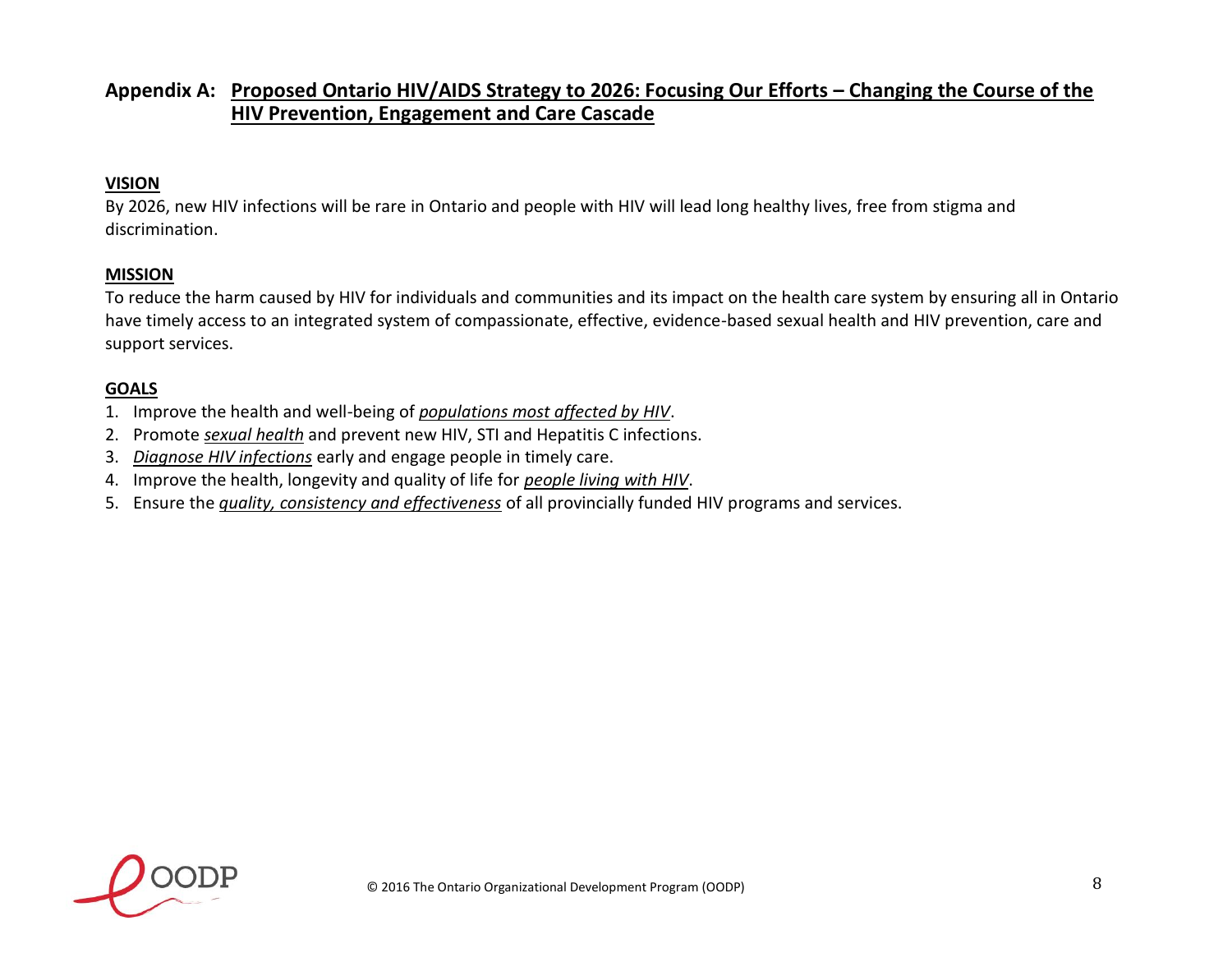

- **Indigenous Peoples**
- **people who use drugs**
- **women from these populations or in relations with them, including transwomen**